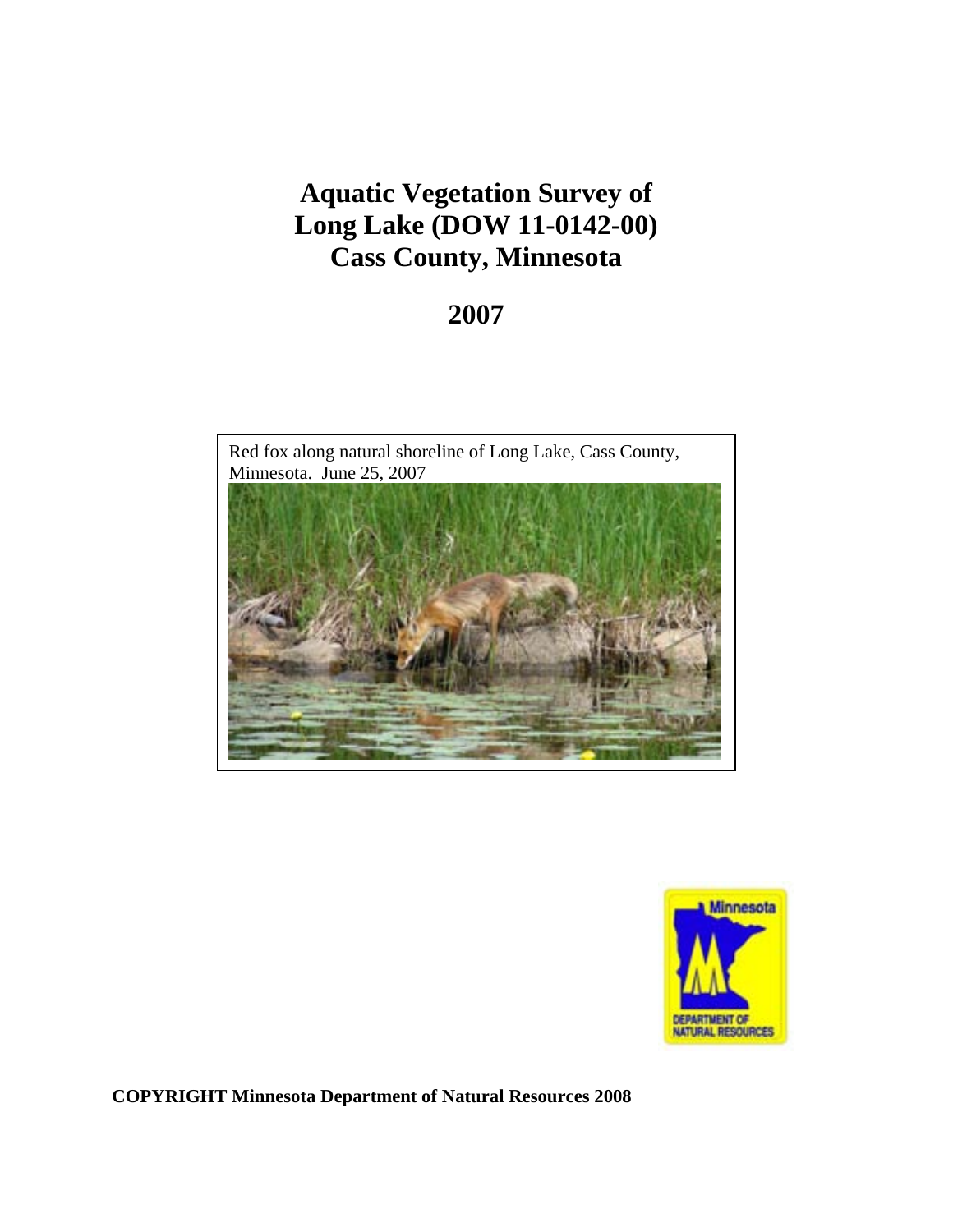**Report by:** Donna Perleberg

 Minnesota Department of Natural Resources Division of Ecological Resources 1601 Minnesota Dr. Brainerd, MN 56401 Phone: 218.833.8727 Email: donna.perleberg@dnr.state.mn.us

**Lake vegetation sampling (2007):** Donna Perleberg, Stephanie Loso, Brent Vacinek, Rachel Bulman, MnDNR Division of Ecological Resources, Brainerd

**Bulrush mapping (2007):** Paul Radomski, Kevin Woizeschke, Lucas Wandrie, Jessie Amo, MnDNR Division of Ecological Resources, Brainerd.

**Report review:** Calub Shavlik, MnDNR Division of Fish and Wildlife, Walker Area Fisheries

**Funding:** Collection of the 2007 data was made possible by support from the Heritage Enhancement Fund and the Game and Fish Fund.

#### **A note to readers:**

Text that appears in blue underline is a hypertext link to a web page where additional information is provided. If you are connected to the Intranet, you can click on the blue underlined text to link to those web pages.

**This report is also available online at:** 

http://www.dnr.state.mn.us/eco/pubs\_aquatics/veg\_reports.html

#### **This report should be cited as:**

Perleberg, D. 2008. Aquatic vegetation of Long Lake (DOW 11-0142-00), Cass County, Minnesota, 2007. Minnesota Department of Natural Resources, Ecological Resources Division, 1601 Minnesota Dr., Brainerd, MN 56401. 24 pp.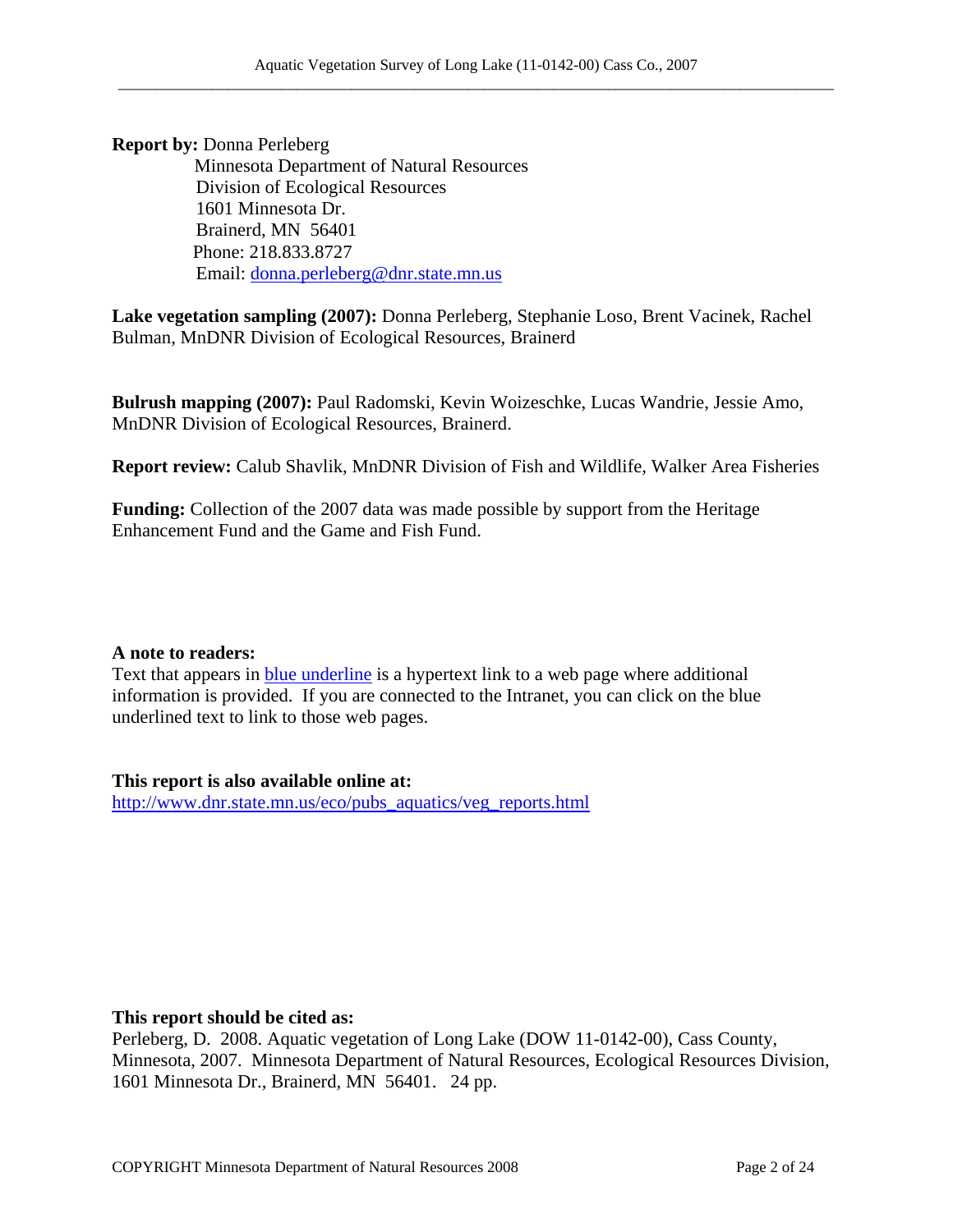## **Summary**

Aquatic vegetation surveys of Long Lake (DOW #11-0142-00), Cass County, Minnesota, were conducted in late June and August, 2007.

A total of 47 native aquatic plant taxa were recorded in Long Lake. Submerged plants occurred to a depth of 30 feet but were most common in the shore to 15 feet depth zone where 96 percent of the sample sites contained vegetation. The submerged plant community included leafy plants that are anchored to the lake bottom by roots as well as large algae and aquatic moss that may resemble leafy plants but are weakly anchored to the lake bottom or drift freely with the currents. Rooted submerged plants were most common in water depths of 15 feet or less while large algae and moss were most common in the 16 to 25 feet depth zone. Common submerged plants included pondweeds (*Potamogeton robbinsii, P. praelongus, P. amplifolius)*, Canada waterweed (*Elodea canadensis*), stonewort (*Nitella* sp.), and muskgrass (*Chara* sp.).

Floating-leaf plants occupied about 34 acres and were mostly located in protected bays. Common species were watershield (*Brasenia schreberi*), white waterlily (*Nymphaea odorata*) and yellow waterlily (*Nuphar variegata*).

About three acres of emergent plant beds were mapped and bulrush (*Scirpus* spp.) was found on sandy sites around the northern islands. One non-native emergent plant, yellow iris (*Iris psuedacorus*) was found on shore.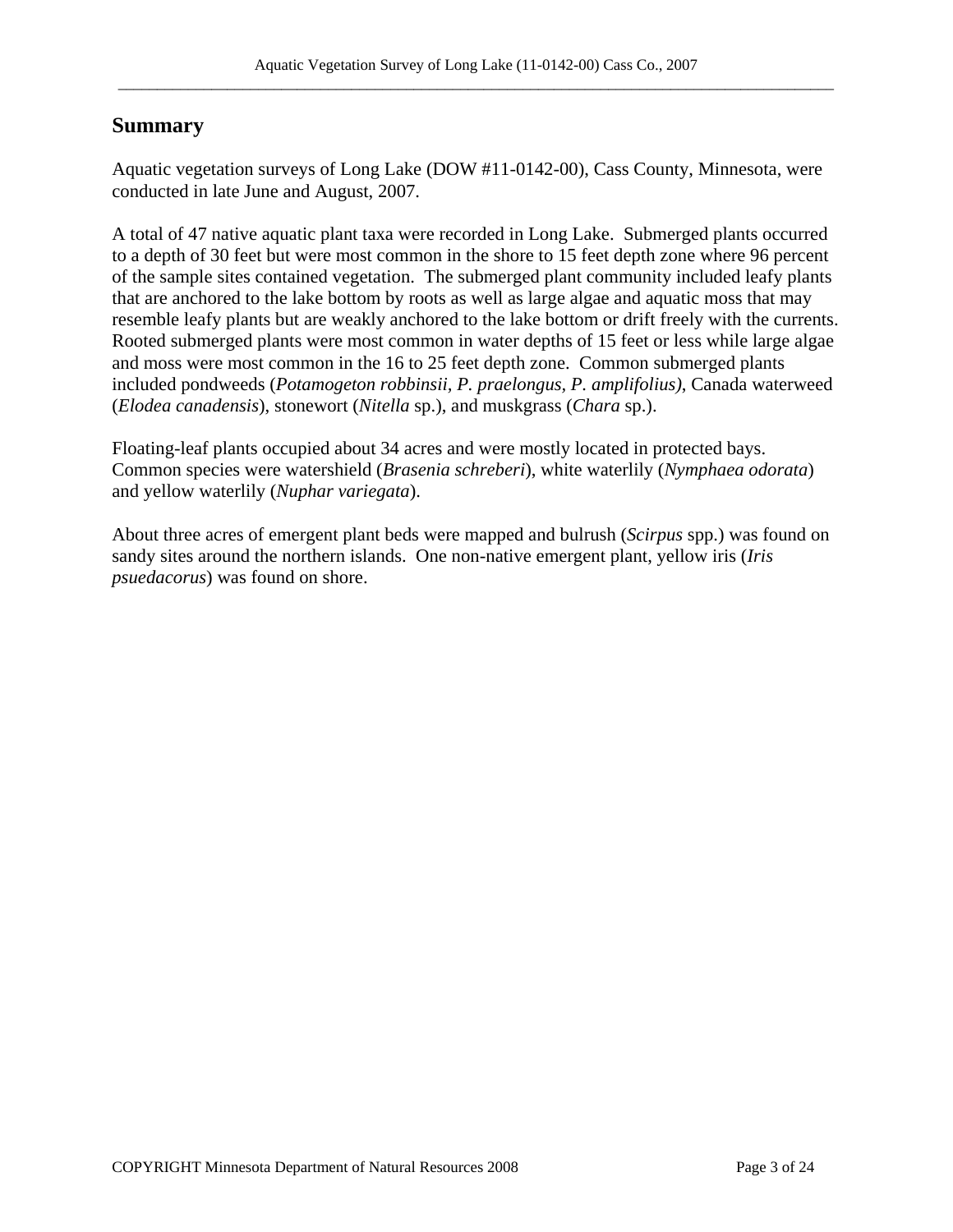# **Introduction**

Long Lake (DOW# 11-0142-00) is located about one mile northeast of the city of Longville in Cass County, north-central Minnesota (Figure 1).

The lake occurs within the Boy River Watershed but is not directly connected to the Boy River. It is a glacial ice block lake with no major inlet or outlet and receives most of its inflow from precipitation and groundwater flow.

There are about 250 Cass County lakes that are at least 50 acres in size and Long Lake ranks 23rd with a surface area of 926 acres. As its name implies, it is one of the longest lakes in the county with about 14 miles of shoreline. Long Lake has a northeast to southwest orientation with four distinct basins and several small bays. It has a maximum depth of 115 feet and about 38 percent of the lake is less than 15 feet in depth (Figure 2).

The immediate watershed that includes Long Lake is approximately 3.2 square miles, resulting in a small (2:1)



watershed to lake ratio (MPCA 2002). Land use in the watershed is predominately forested, which is typical for lakes in this region. The shoreline is heavily developed but forested land use, combined with numerous wetlands in the watershed, results in low phosphorus loading to the lake (MPCA 2002).

Water chemistry data for Long Lake are limited but a 2002 study described the lake water quality as better than reference lakes in the region, based on total phosphorus, chlorophyll-a and Secchi disc transparency (MPCA 2002). Long Lake is a mesotrophic, or moderately nutrient enriched lake (Skon 2005). It is a moderately soft water lake with a total alkalinity of 43 mg/L; the typical alkalinity range for lakes in this region in 40 to 140 mg/L (Skon 2005).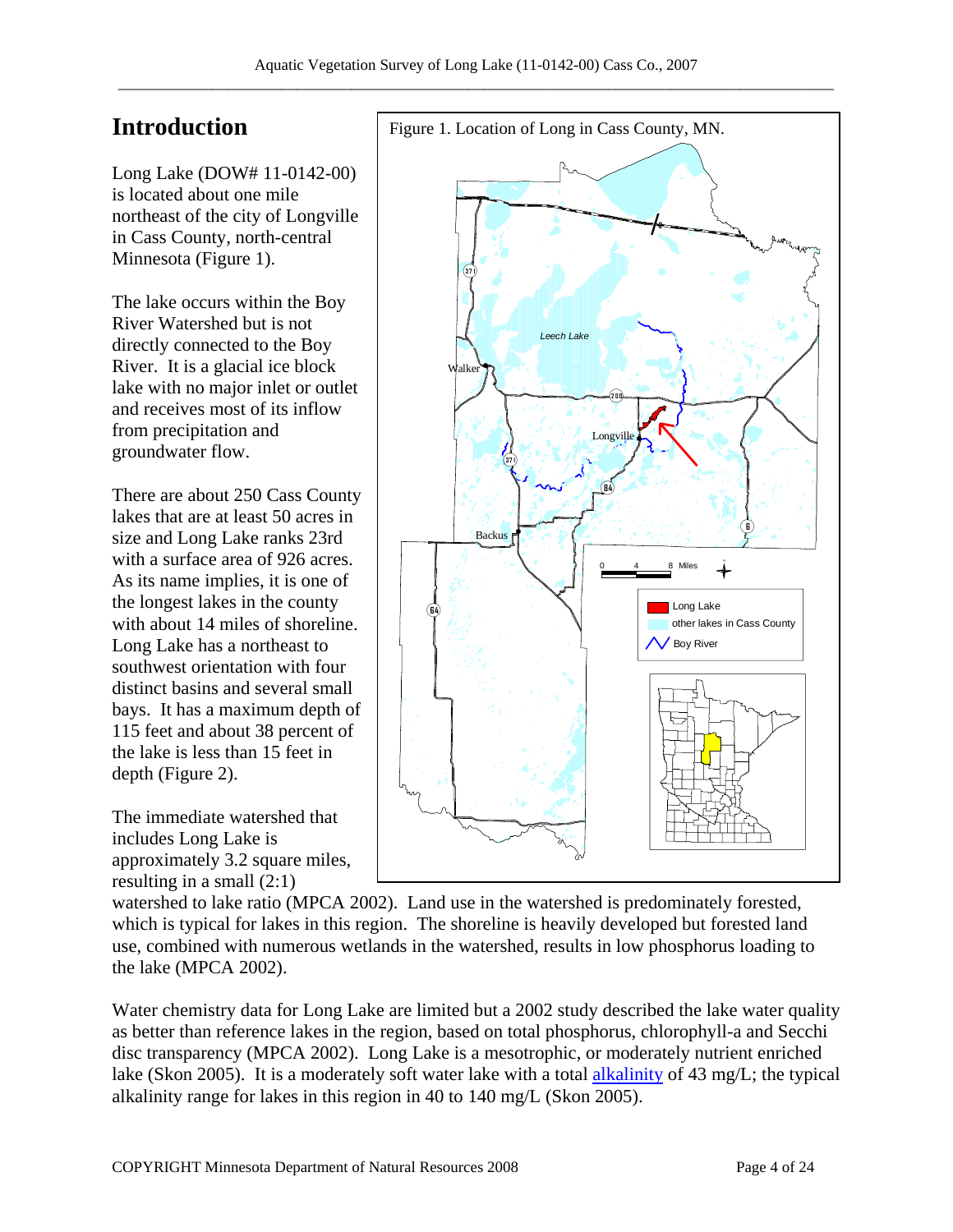

The **Secchi disc** (Figure 3) transparency measures the depth to which a person can see into the lake and provides an estimate of the light penetration into the water column. As a general rule, sunlight can penetrate to a depth of two times the Secchi depth and aquatic plants can grow to a depth of one and half times the Secchi depth. In Long Lake, between 1987 and 2007, water clarity, as measured by Secchi disc readings ranged from 15 to 26 feet, with a mean of 20 feet (MPCA 2007). Based on these Secchi disk measurements, aquatic plants are expected to grow to a depth of about 30 feet in Long Lake. Other factors that may influence the depth of plant growth include substrate types, wind fetch, and plant species composition.



Previous vegetation surveys of Long Lake were conducted in 1950, 1976 and 1993 (MnDNR Fisheries Lake Files). Aquatic plants have historically been recorded to a depth of 25 feet. At least 25 different native aquatic plant taxa have previously been recorded in the lake including bulrush (*Scirpus* spp.), wild rice (*Zizania palustris*), waterlilies (*Nuphar*, *Nymphaea*, *Brasenia*), Canada waterweed (*Elodea canadensis*), muskgrass (*Chara* sp.),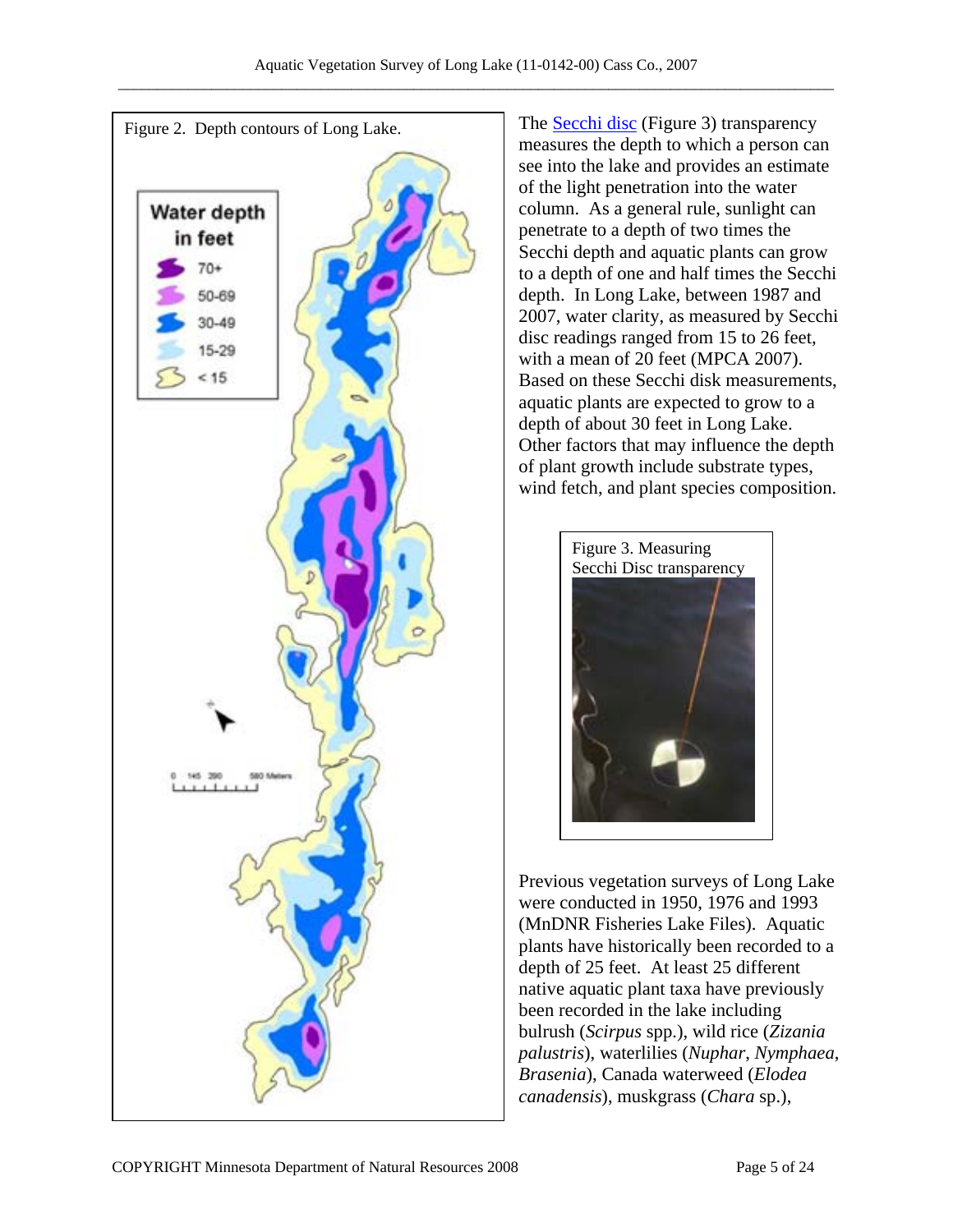bushy pondweed (*Najas flexilis*), coontail (*Ceratophyllum demersum*), and a variety of pondweeds (*Potamogeton* spp). Submerged pondweed growth was recorded in all the shoal areas and waterlilies and other species were found in the bays and other protected areas (MnDNR Fisheries Lake Files).

## **Objectives**

The purpose of this vegetation survey was to provide a quantitative description of the 2007 plant community of Long Lake. Specific objectives included:

- 1) Describe the shoal sediments of the lake
- 2) Estimate the maximum depth of rooted vegetation
- 3) Estimate the percent of the lake occupied by rooted vegetation
- 4) Record the aquatic plant species that occur in the lake
- 5) Estimate the abundance of common species
- 6) Develop distribution maps for the common species

# **Methods**

### **Mapping beds of floating-leaf and emergent vegetation**

To avoid damage to plant beds, surveyors did not motor into emergent and floating-leaf plant beds. Surveyors mapped bulrush beds in the field with a Global Positioning System (GPS) receiver by motoring around the perimeter of each bed to record the approximate outline. Aerial photographs were used to delineate beds of wild rice and floating-leaved vegetation. Field surveys were conducted in August 2007 to verify plant community composition within major beds.

#### **Lakewide vegetation survey**

A lakewide vegetation survey was conducted using a point-intercept survey method (Madsen 1999). Survey waypoints were created using a Geographic Information System (GIS) computer program and downloaded into a GPS receiver. Survey points were spaced 40 meters (131 feet)

apart, resulting in about 2.5 survey points per acre.

The survey was conducted on June 18, 19, 20, 21, 25, and 26, 2007 by two field crews, each consisting of one boat and two surveyors. The survey area included about 565 acres and included the area from shore to a depth of 30 feet. Within that depth range, a total of 1501 points were surveyed (Figure 4, Table 1).

The GPS unit was used to navigate the boat to each sample point. One side of the boat was designated as the sampling area. At each sites, water depth was recorded in one-foot increments using a measuring stick in water depths less than eight feet

| Table 1. Sampling effort by water depth,<br>Long Lake, 2007. |           |
|--------------------------------------------------------------|-----------|
| Depth interval in                                            | Number of |
| feet                                                         | sample    |
|                                                              | points    |
| $0$ to 5                                                     | 250       |
| 6 to 10                                                      | 374       |
| 11 to 15                                                     | 203       |
| 16 to $20$                                                   | 208       |
| 21 to 25                                                     | 246       |
| 26 to 30                                                     | 220       |
| Total number of                                              |           |
| sample points                                                | 1501      |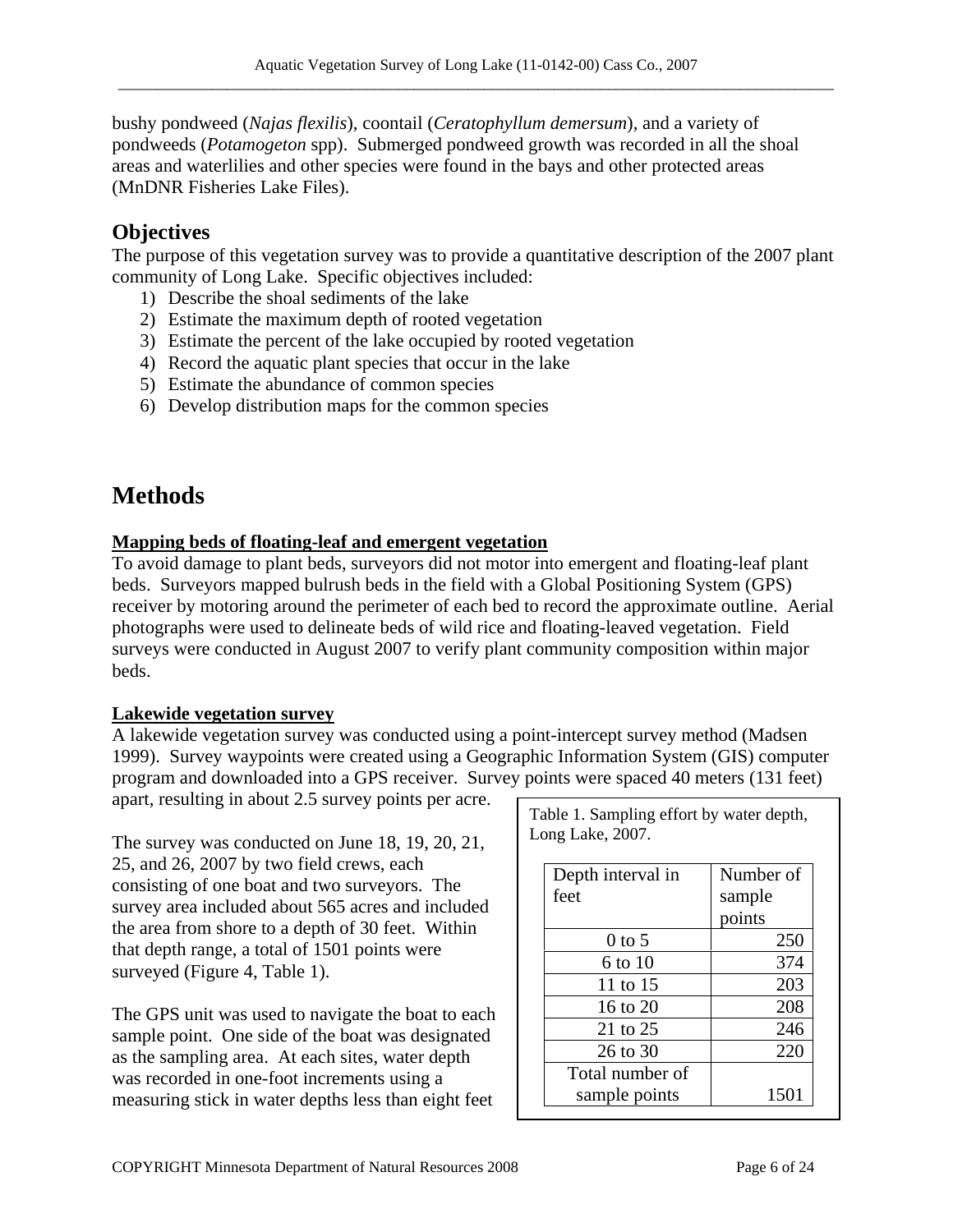greater than eight feet.

At each sample site where water depths was six feet and less, surveyors described the bottom substrate using standard substrate classes (Table 2).

|         | Table 2. Substrate classes           |
|---------|--------------------------------------|
| muck    | decomposed organic material          |
| marl    | calcareous material                  |
| silt    | fine material with little grittiness |
| sand    | Diameter less than 1/8 inch.         |
| gravel  | Diameter $1/8$ to 3 inches           |
| rubble  | Diameter 3 to 10 inches              |
| boulder | Diameter over 10 inches              |

The surveyors recorded all plant species found within a one square meter sample site at the pre-designated side of the boat. A doubleheaded, weighted garden rake, attached to a rope was used to survey vegetation not visible from the surface (Figure 5).



Plant identification and nomenclature followed Crow and Hellquist (2000). Voucher specimens were collected for most plant species and are stored at the MnDNR in Brainerd. In August 2007, surveyors revisited shorelines of Long Lake to search for

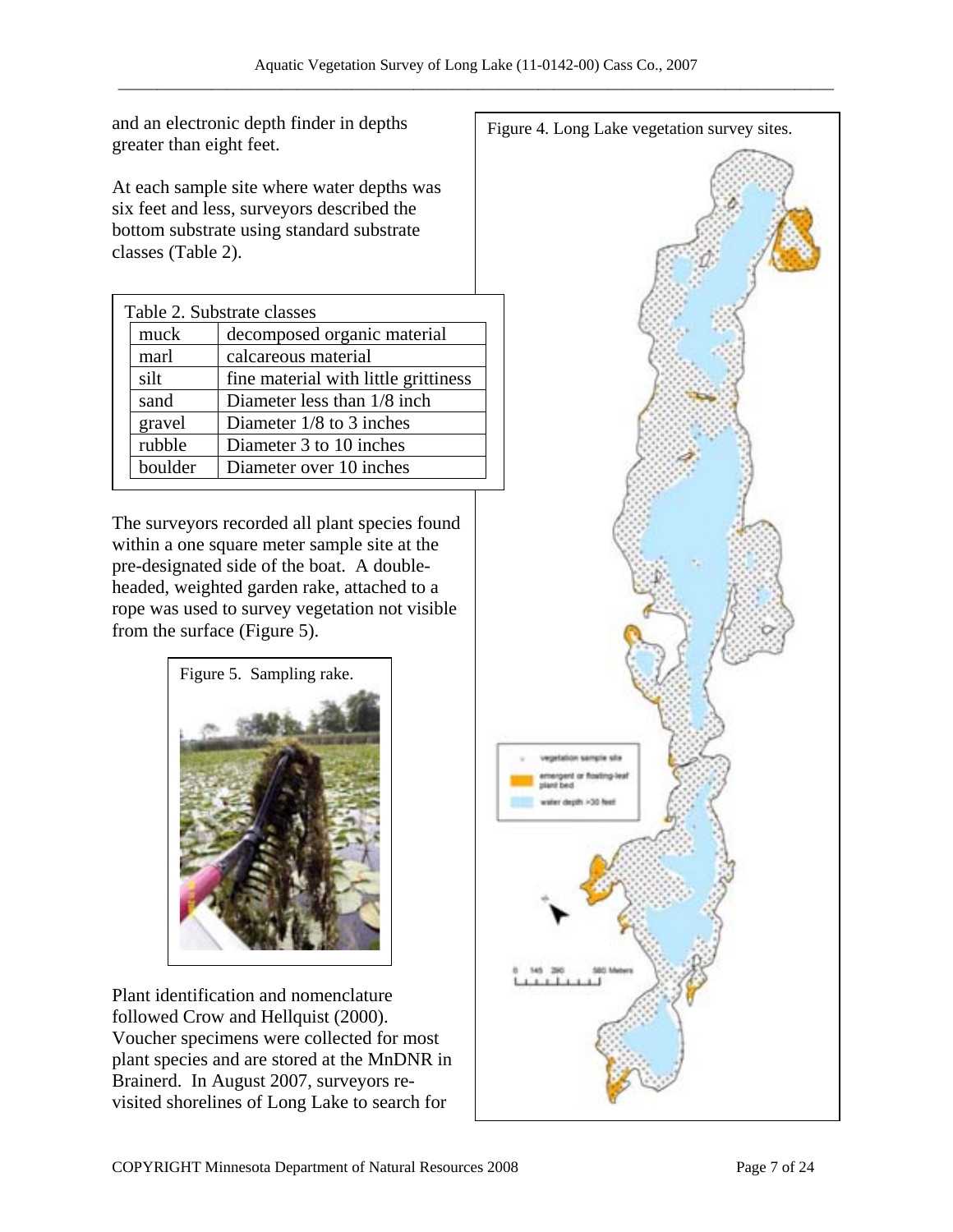additional plant taxa that may have been overlooked during the Point-Intercept survey. Any additional plant taxa found were recorded as present but were not included in calculations of frequency.

Frequency of occurrence was calculated for each species as the number of sites in which a species occurred divided by the total number of sample sites. Frequency was calculated for the entire area from shore to 30 feet and sampling points were also grouped by water depth and separated into six depth zones for analysis (Table 1).

#### *Example:*

In Long Lake there were 1501 samples sites in the zone from shore to the 30 feet depth.

Robbin's Pondweed (*Potamogeton robbinsii*) occurred in 536 of those sites.

Frequency of Robbin's Pondweed in the shore to 30 feet depth zone =  $536/1501 \times 100 = 36\%$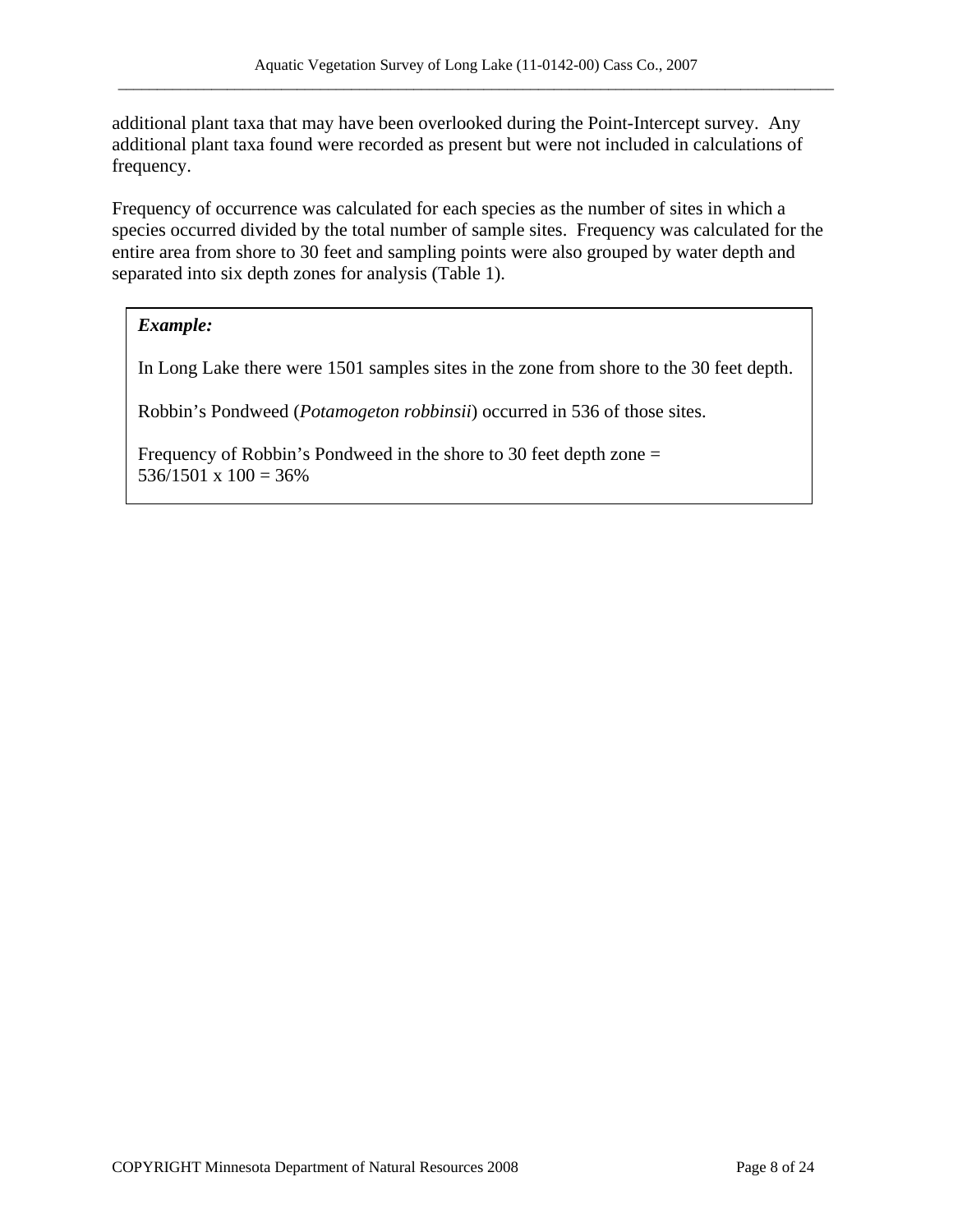

# **Results**

### **Shoal substrates**

Shallow water substrates of Long Lake included sand, gravel, rubble, rock, boulder, silt and muck (Figure 6). Sand (Figure 7) was the most common substrate type in water depths from shore to three feet, where it was found in 40 percent of the sites. Silt was most common in water depths of four to seven feet, where it was found in 61 percent of the sites. Muck bottom was mostly found in protected bays and gravel, rubble, rock and boulder were scattered around the shoreline including sites near islands and along points.



# **Distribution of aquatic plants**

Aquatic plants occurred around the entire lake perimeter and extended lakeward at least 200 meters in many areas (Figure 8). Vegetation beds were narrow along the southeast and northeast shores where water depths increased sharply from shore. Shallow areas such as bays and narrows contained the widest bands of vegetation. Emergent and floating-leaved plants were abundant in most bays and covered approximately 34 acres (Figure 8).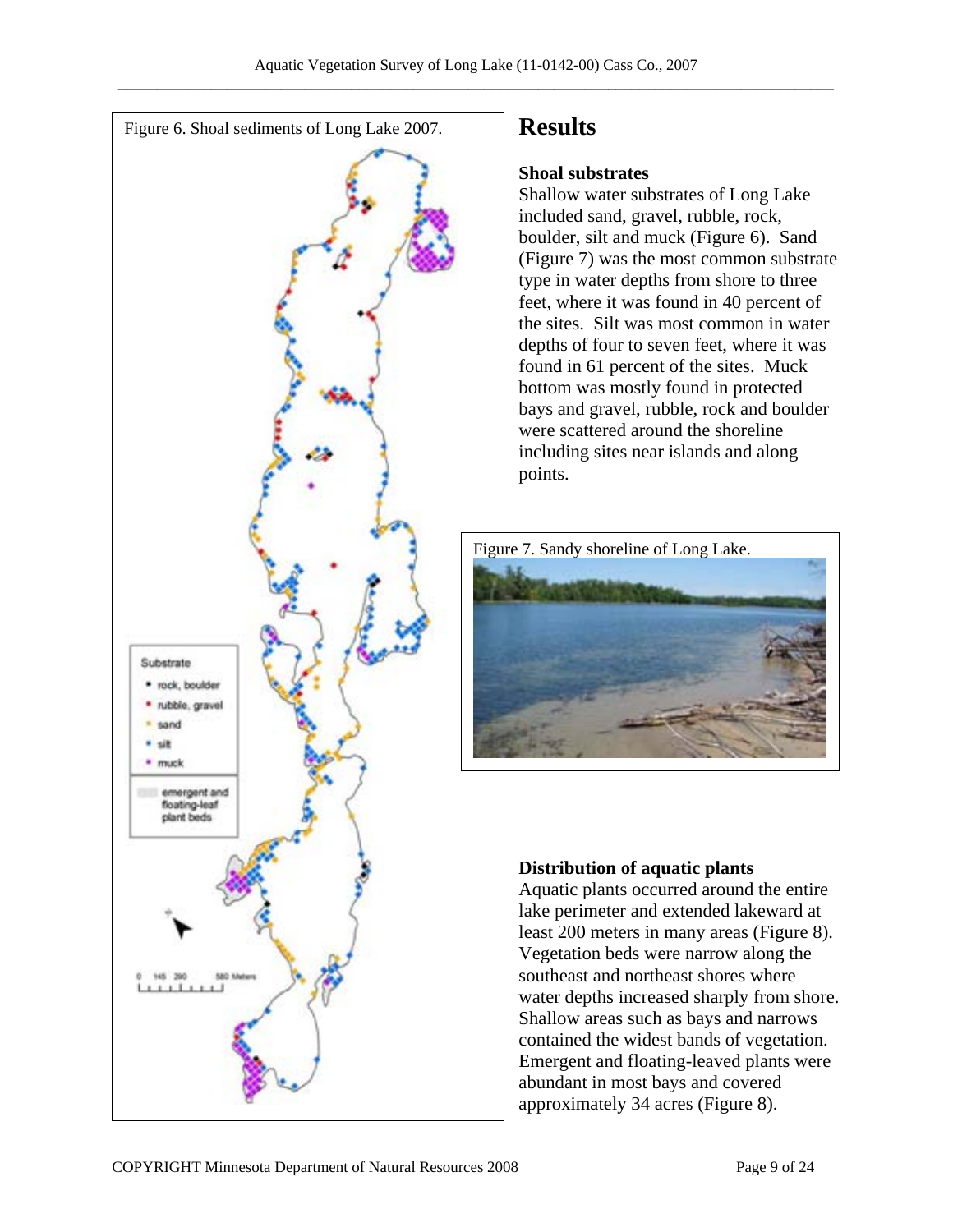

Submerged plants were found to a water depth of 30 feet, the maximum depth sampled. This vegetated zone includes about two-thirds of the lake and within this area, 76 percent of the survey sites contained vegetation.

Plant occurrence was greatest in the shore to 15 feet depth zone, where 96 of the sites were vegetated (Figure 9). In water depths of 26 to 30 feet, only 28 percent of the sites contained plants. Searches with underwater cameras found a few scattered plants in water depths of 30 to 35 feet.

# **Number and types of plants**

A total of 47 aquatic plant taxa were recorded in Long Lake including 12 emergent, five floating-leaved, 25 submerged and five free-floating plant taxa (Table 3). Submerged plants included large algae, an aquatic moss, an aquatic fern and numerous flowering plants.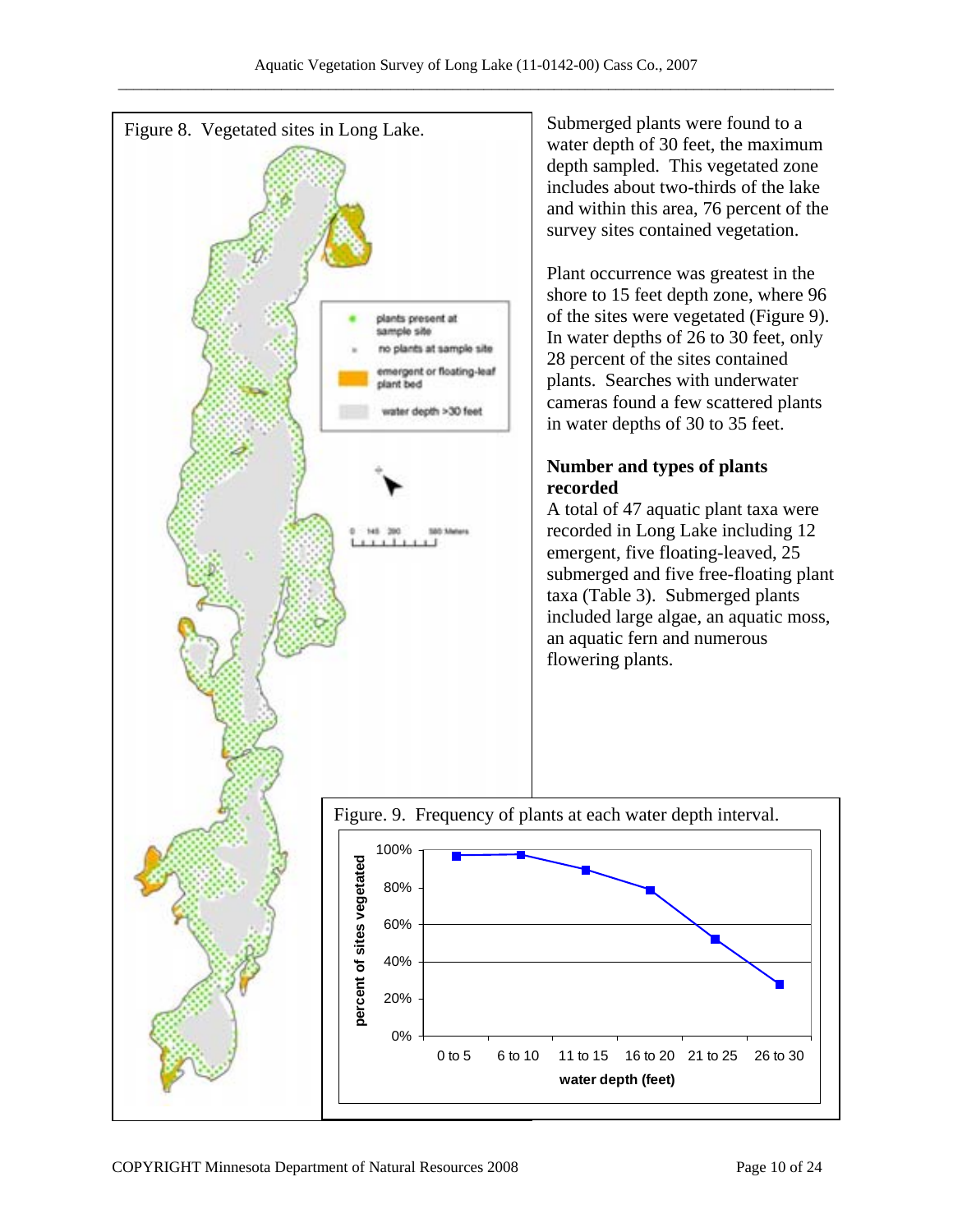Table 3. Frequency of aquatic plants in Long Lake Point-intercept survey, 2007. Frequency is the percent of sample sites in which a plant taxon occurred within the shore to 30 ft water depth.

|           | <b>Life Forms</b>    |                      | <b>Common Name</b>                          | <b>Scientific Name</b>    | Frequency<br>$N = 1501$ |  |
|-----------|----------------------|----------------------|---------------------------------------------|---------------------------|-------------------------|--|
|           |                      | Broad-               | White-stem pondweed                         | Potamogeton praelongus    | 16                      |  |
|           |                      | leaf plants          | Large-leaf pondweed                         | Potamogeton amplifolius   | 15                      |  |
|           |                      |                      | Variable pondweed                           | Potamogeton gramineus     | 6                       |  |
|           |                      |                      | <b>Illinois</b> pondweed                    | Potamogeton illinoensis   | $<$ 1                   |  |
|           |                      |                      | Robbin's Pondweed                           | Potamogeton robbinsii     | 36                      |  |
|           |                      | Grass-leaf           | Flat-stem pondweed                          | Potamogeton zosteriformis | 5                       |  |
|           |                      | plants               | Wild celery<br>Vallisneria americana        |                           | <1                      |  |
|           |                      |                      | Water stargrass                             | Zosterella dubia          | 1                       |  |
|           |                      | Narrow-              | Narrow-leaf pondweed                        | Potamogeton pusillus      | 3                       |  |
|           |                      | leaf plants          | Fries pondweed<br>Potamogeton freisii       |                           | $<$ 1                   |  |
|           |                      |                      | Vasey's pondweed<br>Potamogeton vaseyi      |                           | $<$ 1                   |  |
|           | Rooted perennials    |                      | Snail-seed pondweed                         | Potamogeton spirillus     | present                 |  |
| SUBMERGED |                      | Dissected-           | Canada waterweed                            | Elodea canadensis         | 29                      |  |
|           |                      | leaf plants          | Coontail                                    | Ceratophyllum demersum    |                         |  |
|           |                      |                      | White water buttercup                       | Ranunculus aquatilis      |                         |  |
|           |                      | Needle-              | Needlerush                                  |                           |                         |  |
|           |                      | leaf plants          | Quillwort                                   | Isoetes sp.               |                         |  |
|           |                      |                      | Juncus                                      | Juncus sp.                | present                 |  |
|           |                      |                      | Leafless water milfoil                      | Myriophyllum tenellum     |                         |  |
|           |                      |                      | Creeping water buttercup                    | Ranunculus flammula       | 1                       |  |
|           |                      |                      | Water bulrush                               | Scirpus subterminalis     |                         |  |
|           | Annual               |                      | <b>Bushy</b> pondweed                       | Najas flexilis            | 1                       |  |
|           | Algae and mosses     |                      | Stonewort                                   | Nitella sp.               | 13                      |  |
|           |                      |                      | Muskgrass                                   | Chara sp.                 | 10                      |  |
|           |                      |                      | Water moss                                  | Not identified to genus   | 11                      |  |
|           |                      |                      | Humped bladderwort                          | Utricularia gibba         | 2                       |  |
|           |                      |                      | Intermediate bladderwort                    | Utricularia intermedia    | 1                       |  |
|           | <b>FREE-FLOATING</b> |                      | Lesser bladderwort                          | Utricularia minor         | 1                       |  |
|           |                      |                      | Greater bladderwort<br>Utricularia vulgaris |                           | 1                       |  |
|           |                      |                      | Star duckweed                               | Lemna trisulca            | $\leq$ 1                |  |
|           |                      |                      | Watershield                                 | Brasenia schreberi        | 5                       |  |
|           |                      |                      | Yellow waterlily                            | Nuphar variegata          | $\overline{3}$          |  |
|           |                      | <b>FLOATING-LEAF</b> | White waterlily                             | Nymphaea odorata          | 3                       |  |
|           |                      |                      | Floating-leaf pondweed                      | Potamogeton natans        |                         |  |
|           |                      |                      | Floating-leaf burreed                       | Sparganium sp.            | $<$ $\!1$               |  |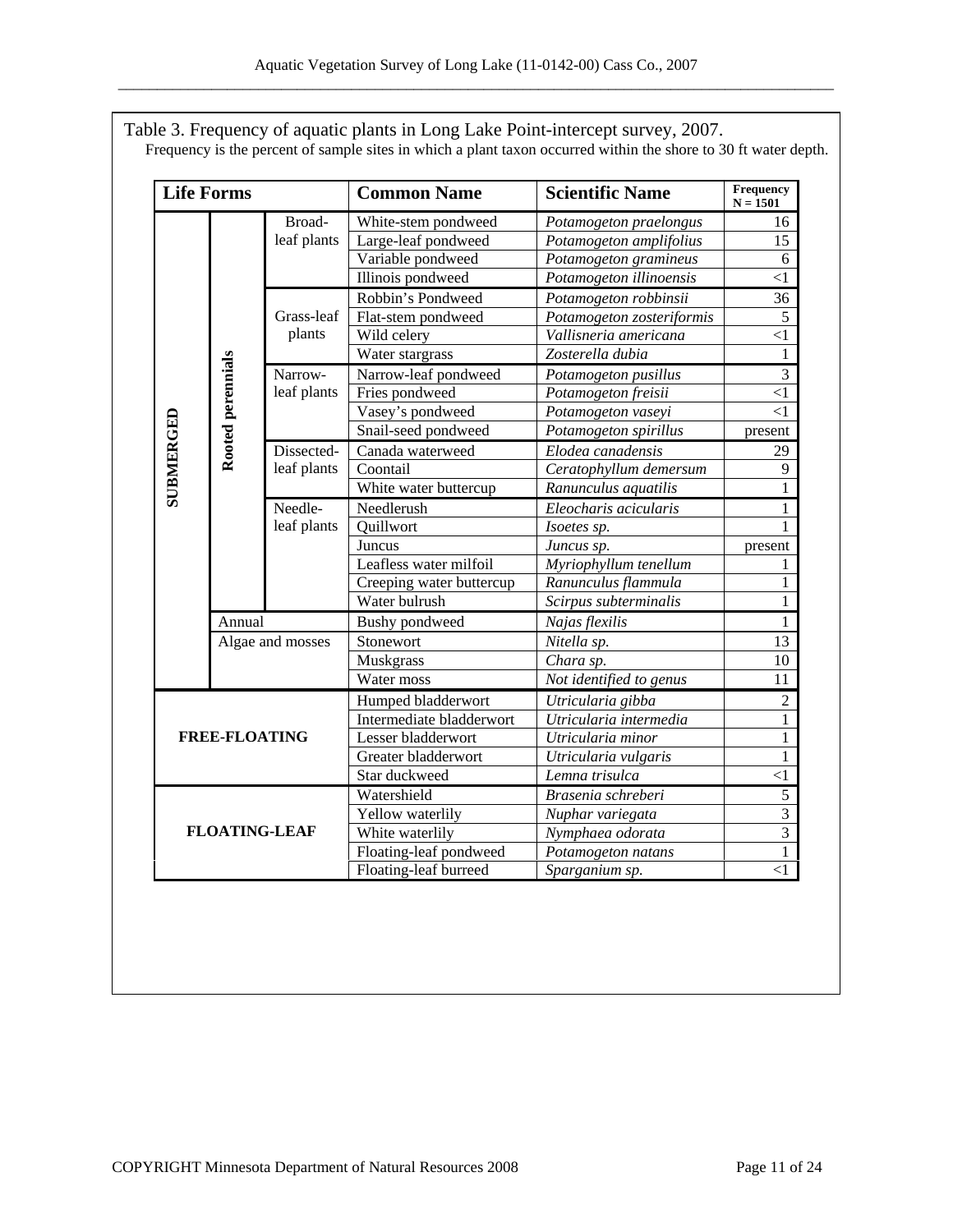| Table 3 (continued). Frequency of aquatic plants in Long Lake Point-intercept survey, 2007.                       |  |  |                       |  |
|-------------------------------------------------------------------------------------------------------------------|--|--|-----------------------|--|
| * Frequency is the percent of sample sites in which a plant taxon occurred within the shore to 30 ft water depth. |  |  |                       |  |
|                                                                                                                   |  |  |                       |  |
| $\mathbf{r}$ is $\mathbf{r}$                                                                                      |  |  | $F_{\text{nonnonon}}$ |  |

| <b>Life Forms</b> | <b>Common Name</b>  | <b>Scientific Name</b> | <b>Frequency</b><br>$N = 1501$ |  |
|-------------------|---------------------|------------------------|--------------------------------|--|
| <b>EMERGENT</b>   | Arrowhead           | Sagittaria latifolia   | ∍                              |  |
|                   | Spikerush           | Eleocharis sp.         |                                |  |
|                   | Wild Rice           | Zizania palustris      |                                |  |
|                   | <b>Bulrush</b>      | Scirpus acutus         | $\leq$ 1                       |  |
|                   | Horsetail           | Equisetum sp.          | $\leq$ 1                       |  |
|                   | Broad-leaf cattail  | Typha latifolia        | $\leq$ 1                       |  |
|                   | Three-way sedge     | Dulichium arundinaceum | $\leq$ 1                       |  |
|                   | Giant cane          | Phragmites australis   | present                        |  |
|                   | Yellow iris         | Iris pseudacorus       | present                        |  |
|                   | Narrow-leaf cattail | Typha angustifolia     | present                        |  |
|                   | Giant burreed       | Sparganium eurycarpum  | present                        |  |
|                   | Sweet flag          | Acorus calamus         | present                        |  |

#### **Diversity of plants by water depth**

The number of plant taxa was greatest in shore to five feet depth zone and decreased with increasing water depth (Figure 10). Emergent plants occurred in water depths of five feet and less and floating-leaf plants were restricted to water depths less than 10 feet. Rooted submerged plants were primarily restricted to depths of 15 feet and less and submerged algae and moss were the most common plant types found beyond the 20 feet depth.



The number of plant taxa found in each one square meter sample site ranged from zero to eight. Sites near shore, in shallow water, contained the greatest number of plant taxa and in water depths greater than 15 feet, most sites contained one or no taxa (Figure 11).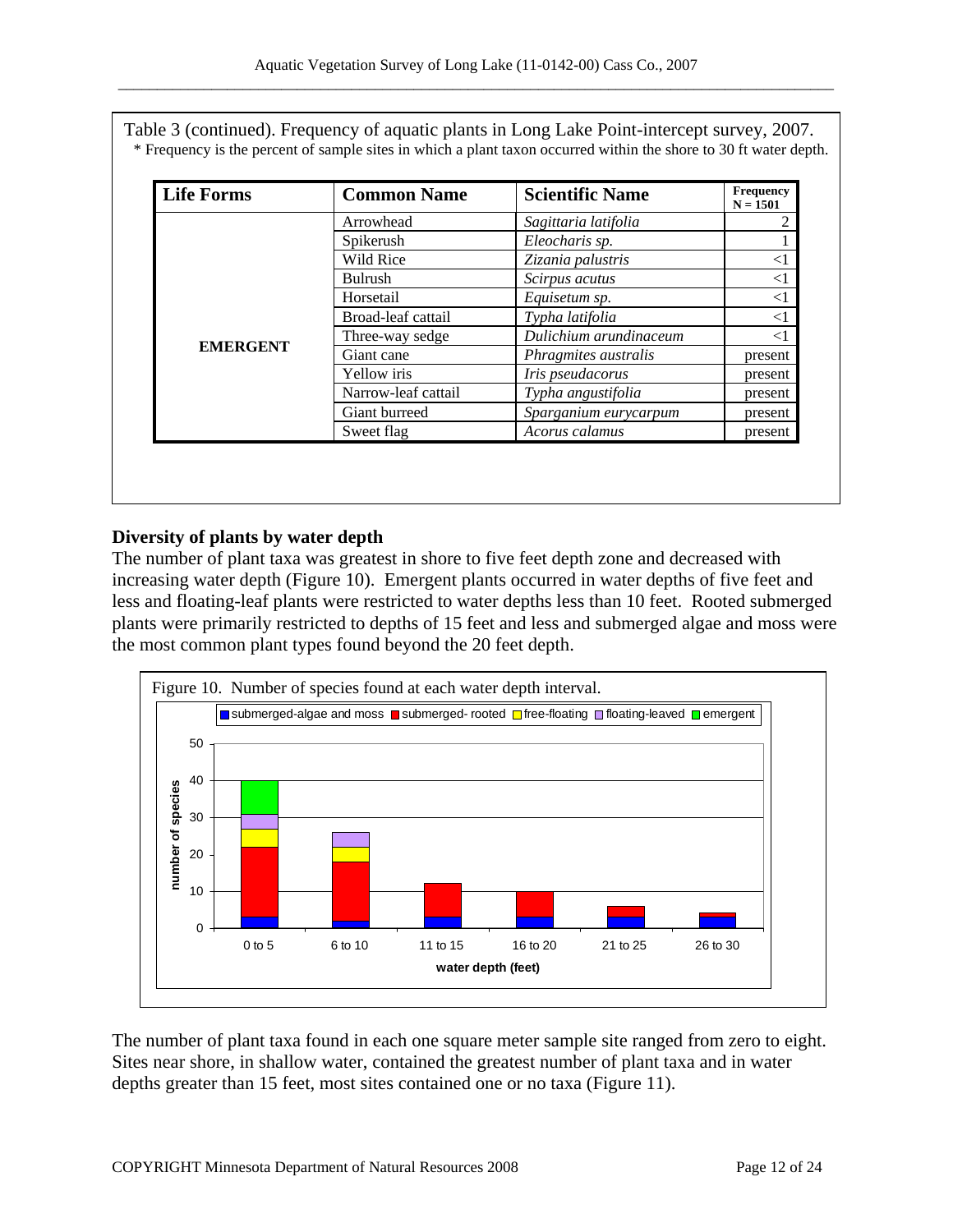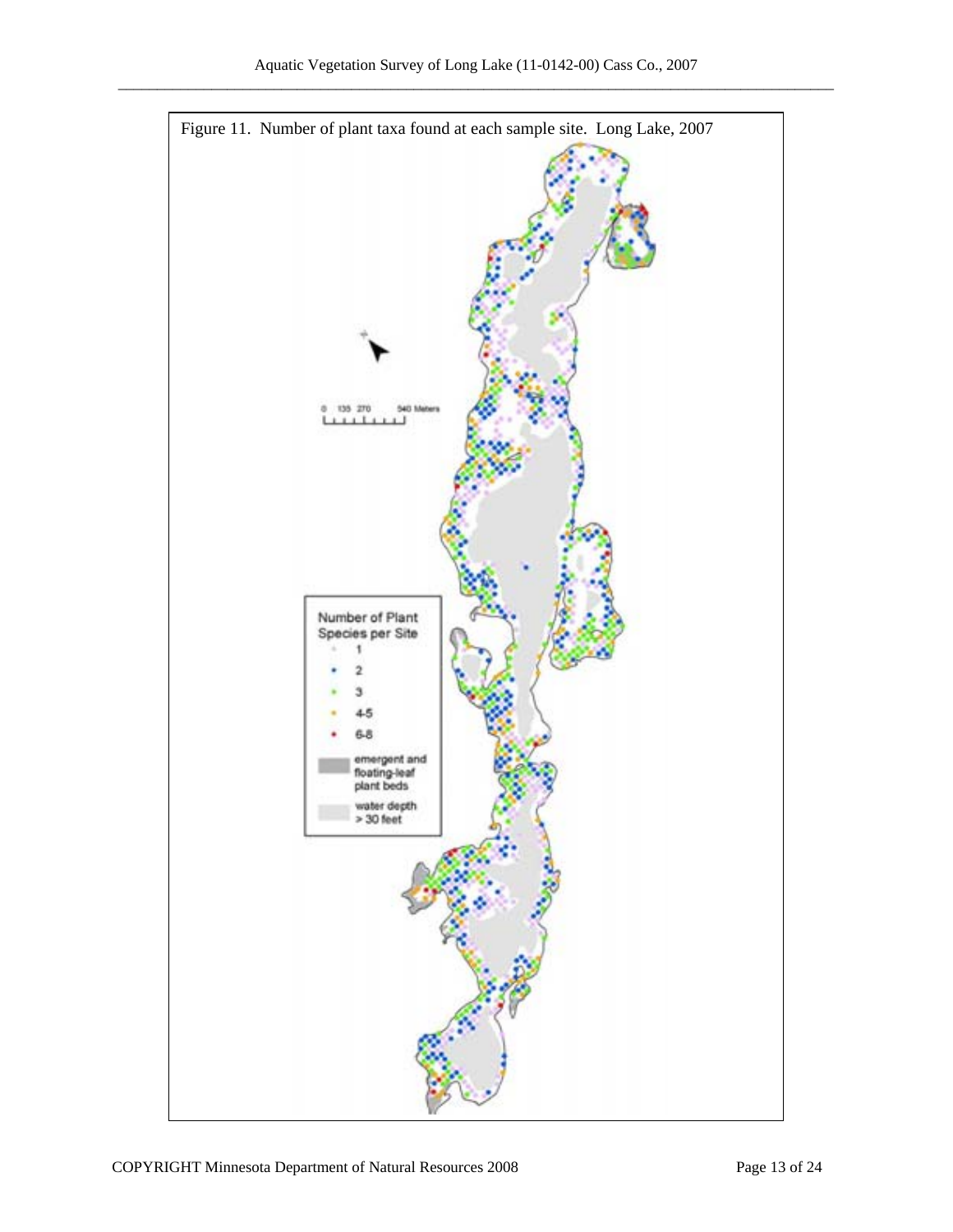#### **Emergent and floating-leaf plants**

Emergent aquatic plants offer shelter for insects and young fish as well as food, cover and nesting material for waterfowl, marsh birds and muskrats. Waterlily beds provide similar benefits and also provide shade for fish and frogs. The root systems of emergent and floatingleaf plants act to stabilize the lake bottom and beds of these plants help buffer the shoreline from wave action.

Approximately three acres of emergent plants were delineated and bulrush (*Scirpus*) (Figure 12) and spikerush (*Eleocharis*) (Figure 13) were the most common emergent plants. Bulrush plants occurred to a maximum depth of seven feet and the largest bulrush stands occurred on the sandy shoals in the north basin (Figure 14).





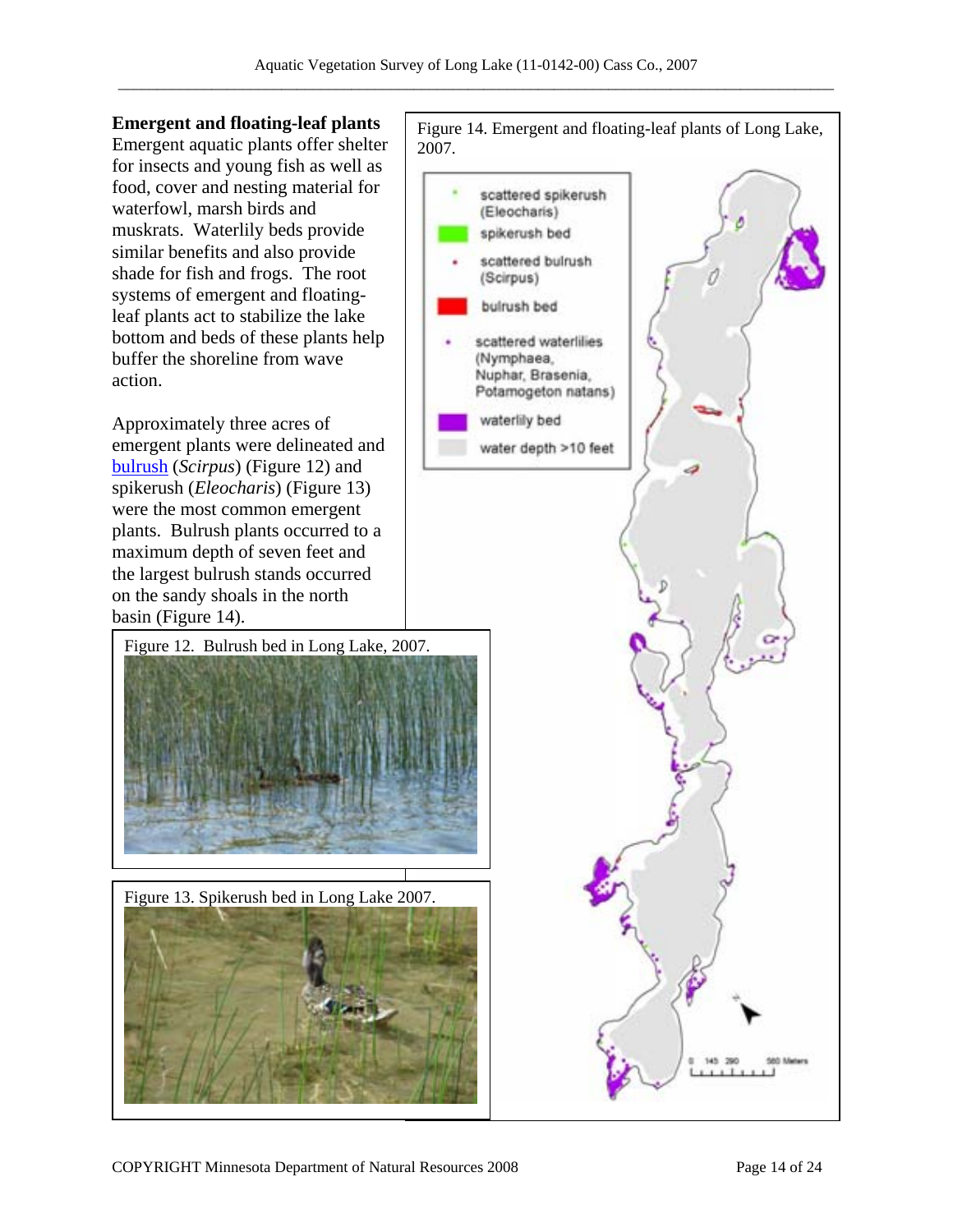Other emergent plants occurred at scattered locations around the lake and included wild rice (*Zizania palustris*) (Figure 15), arrowhead (*Sagittaria latifolia*) (Figure 16), and burreed (*Sparganium eurycarpum*) (Figure 17). Many of these emergent plants occupied the transitional zone between upland and lake and some taxa extended into the water up to a depth of six feet.



One non-native plant, *yellow iris (Iris pseudacorus)* (Figure 18) was found at several sites along the north shore. Yellow iris closely resembles the native blue-flag iris (*Iris versicolor*) and is easiest to recognize in flower in early summer. Yellow iris is a popular garden plant and if planted near wetlands, it can spread locally. Although its flower may be considered attractive, this non-native should not be planted along lakeshores because it may out compete native wetland plants.



About 34 acres of floating-leaf plant beds were mapped

(Figure 14) and the most common species were watershield (*Brasenia schreberi*) (Figure 19), white waterlily (*Nymphaea odorata*) (Figure 20), and yellow waterlily (*Nuphar variegata*) (Figure 21). Because surveyors avoided motoring into floating-leaf plant beds, the frequency values obtained for these taxa (Table 3) were lower than the actual occurrence. Frequency values for floating-leaf taxa represent the occurrence of these taxa only within the sites that were surveyed. Waterlily beds often contained scattered bulrush plants as well as submerged plants and were often associated with muck sediments.





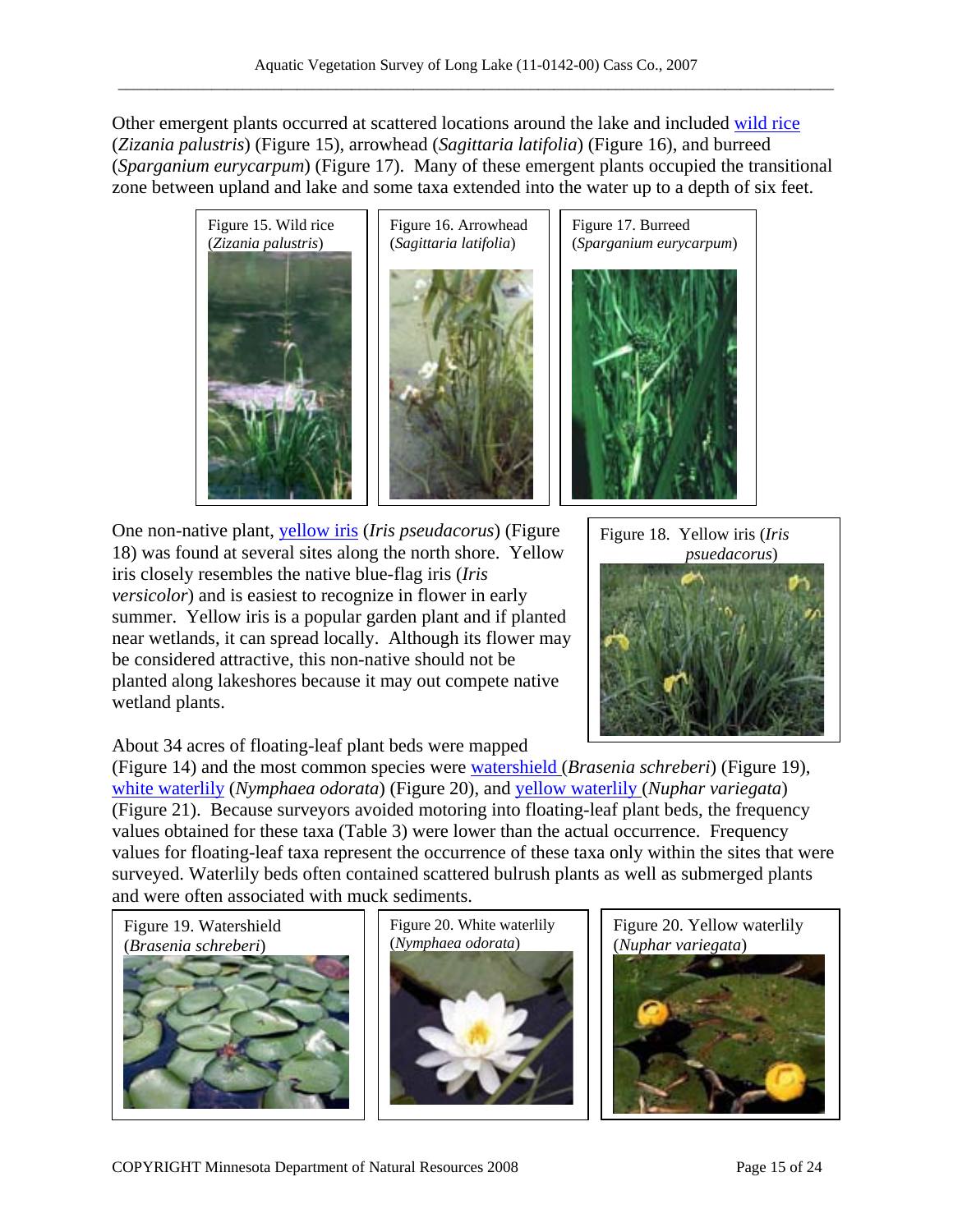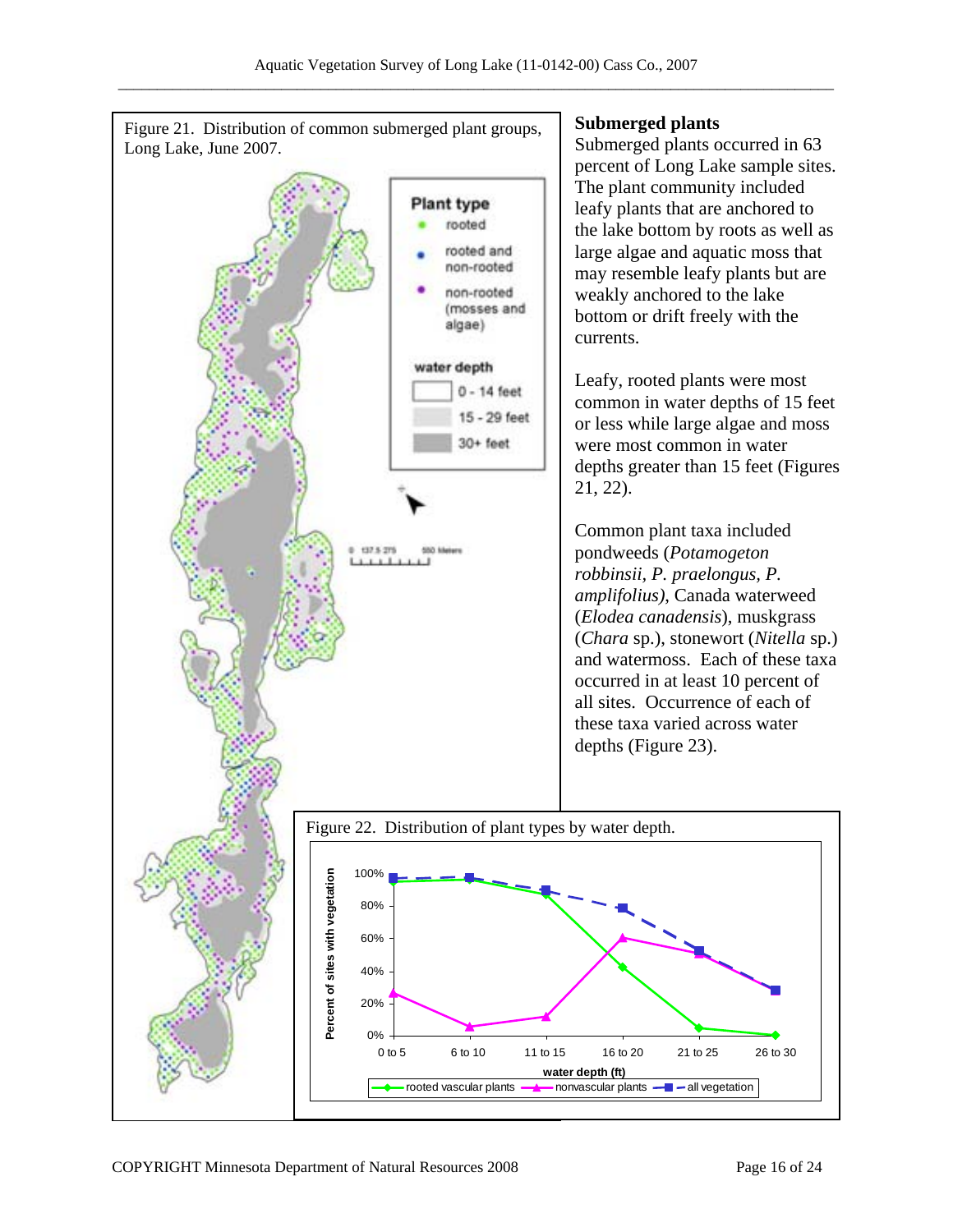

Pondweeds were the largest group of submerged plants in Long Lake and the most common were Robbin's pondweed (*Potamogeton robbinsii*), white-stem pondweed (*Potamogeton praelongus*) and large-leaf pondweed (*Potamogeton amplifolius*). These rooted, perennial plants with broad leaves are primarily submerged but the latter two species will form floating leaves in shallower water.

Robbin's pondweed was the most abundant pondweed in Long Lake and was found in 36 percent of all sample sites (Table 3). This pondweed has long, narrow leaves that resemble a palm branch (Figure 24). This species may form dense underwater beds that can provide important fish cover.

White-stem pondweed (Figure 25) and large-leaf pondweed (Figure 26) occurred in 16 and 15 percent of the sites, respectively. These broad-leaved plants are often referred to as "cabbage" by anglers and provide food for waterfowl and habitat for insects and fish.

These pondweeds were found around the entire perimeter of Long Lake, often co-occurred at sites, (Figure 27) and were most frequent in depths of 15 feet and less (Figure 23).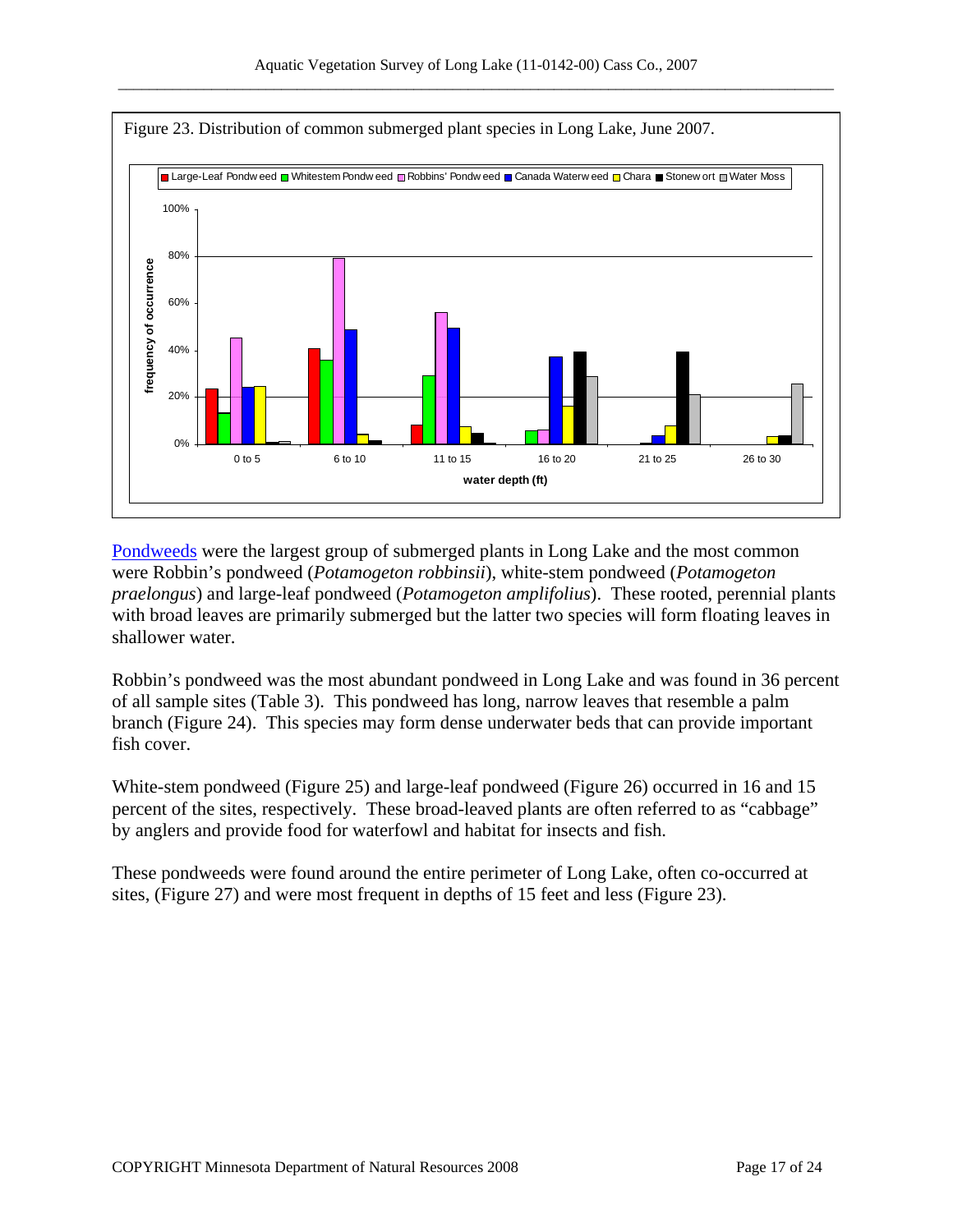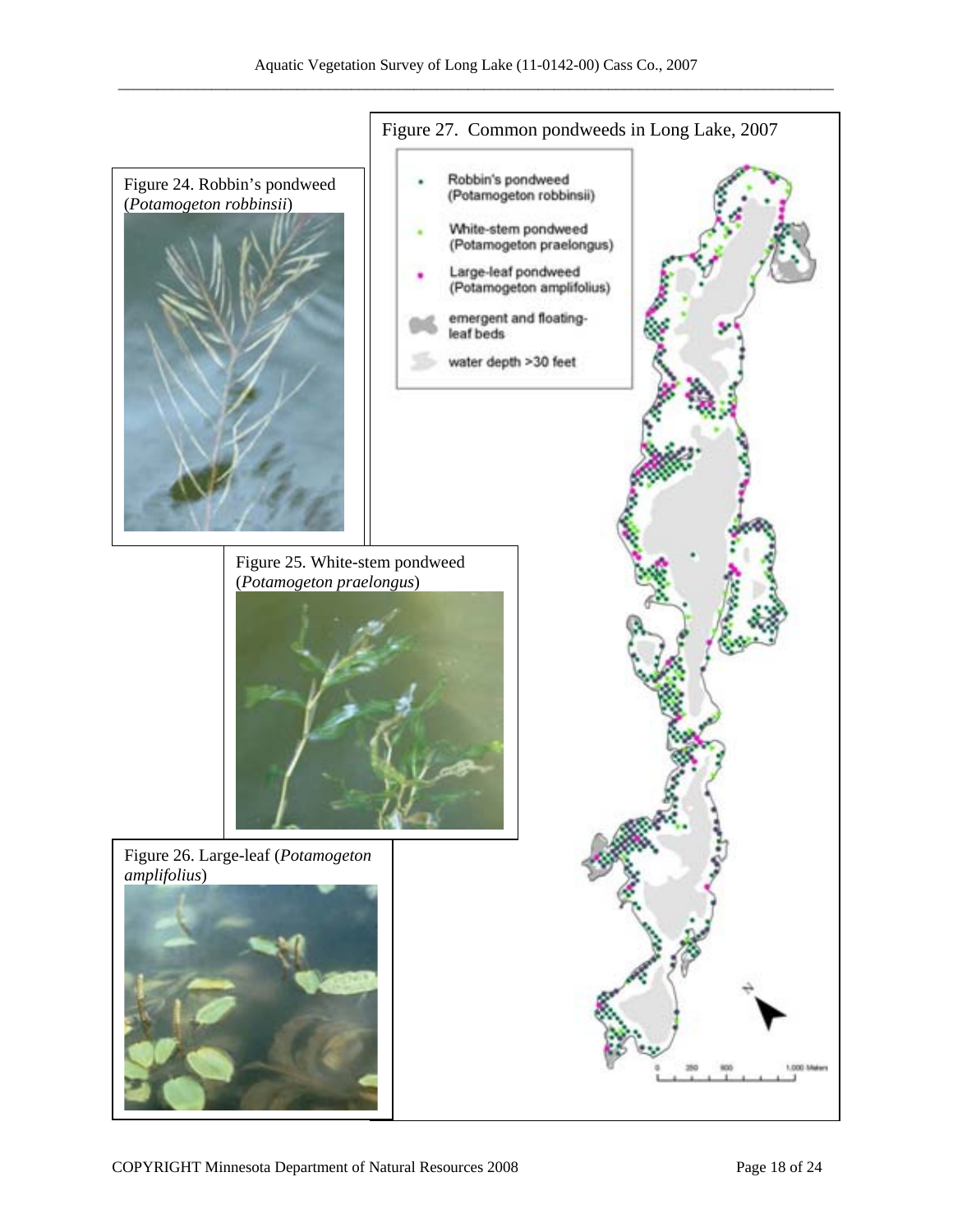

*canadensis*) (Figure 28) is a rooted, perennial submerged species that is widespread throughout Minnesota and is adapted to a variety of conditions. It is tolerant of low light and prefers soft substrates. This species can over winter as an evergreen plant and spreads primarily by fragments. The branching stems of this plant can form thick underwater plant beds that are valuable habitat for a variety of fish and invertebrates.

Figure 28. Canada waterweed (*Elodea canadensis*) (photo by Vic Ramey, U of Florida)



In Long Lake, it occurred from shore to a depth of 22 feet (Figure 29). It was found in 29 percent of all sample sites (Table 3) and was most common in the six to 15 feet depth zone where occurred in 49 percent of the sites (Figure 23).

# **Submerged plants – algae and**

Algae and aquatic mosses resemble flowering plants but they do not form true stems, leave or flowers. These plants are adapted to grow in deeper water than rooted plants and they play important roles in the lake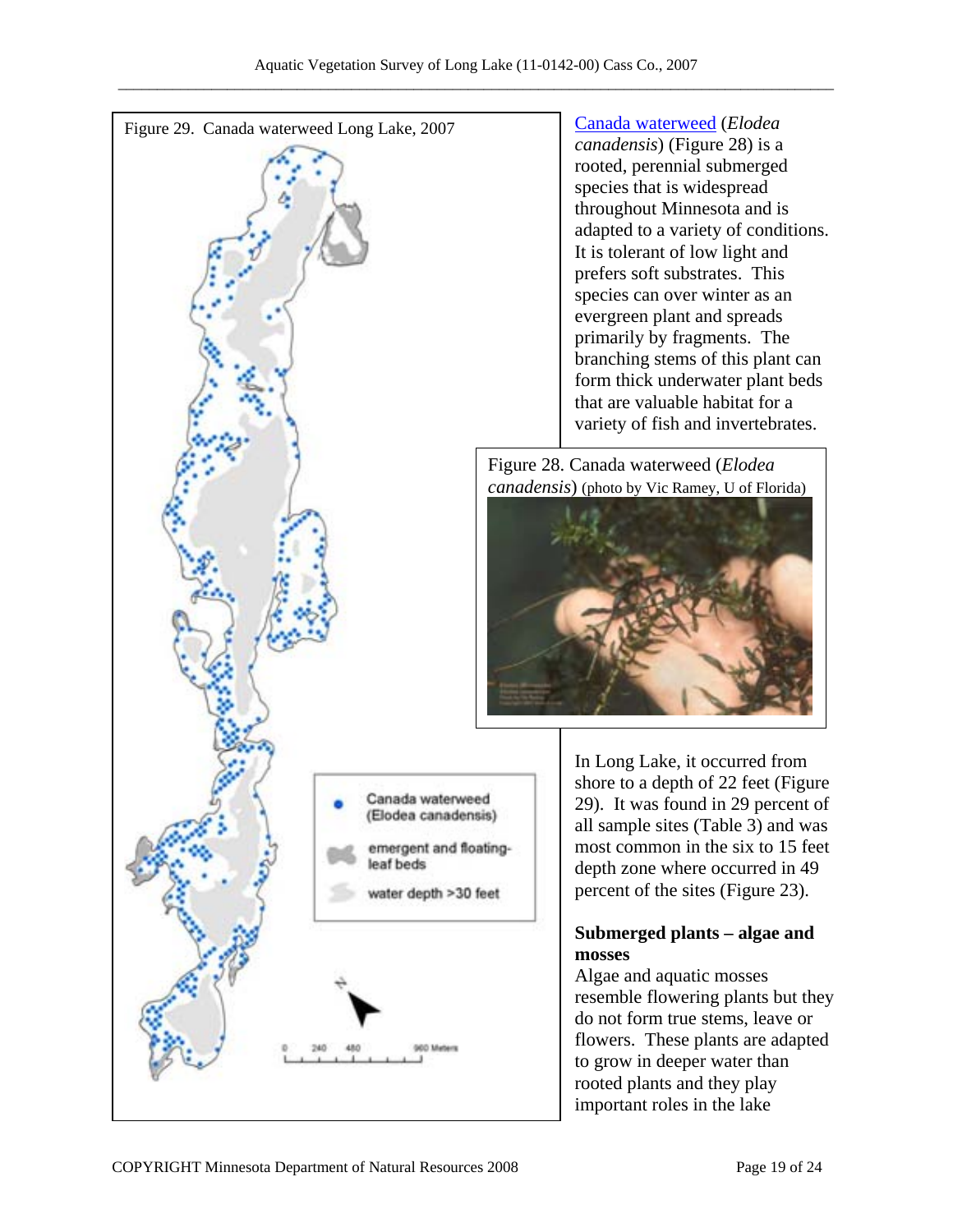

ecosystem. Large algae and mosses remove nutrients directly from the water column. Beds of these plants can support a large invertebrate population and provide a deep-water shelter for fish populations. In Long Lake, two large algae and an aquatic moss were common around the lake (Figure 30).

Stonewort (*Nitella* sp.) is a large algae with fine, bright green strands that resemble hair when pulled from the water (Figure 31). In Long Lake it occurred in 13 percent of the sample sites (Table 3). It is often found in deeper water than rooted plants and in Long Lake it occurred to a depth of 29 feet. It was most common in 16 to 25 feet of water (Figure 23) where it occurred in 39 percent of the sample sites.



**Muskgrass** (*Chara* sp.) (Figure 32) is a macroscopic, or large, algae that is common in many hard water Minnesota lakes. It has a brittle texture and a characteristic "musky" odor. Muskgrass is adapted to variety of substrates and is often the first species to colonize open areas of lake bottom where it can act as a sediment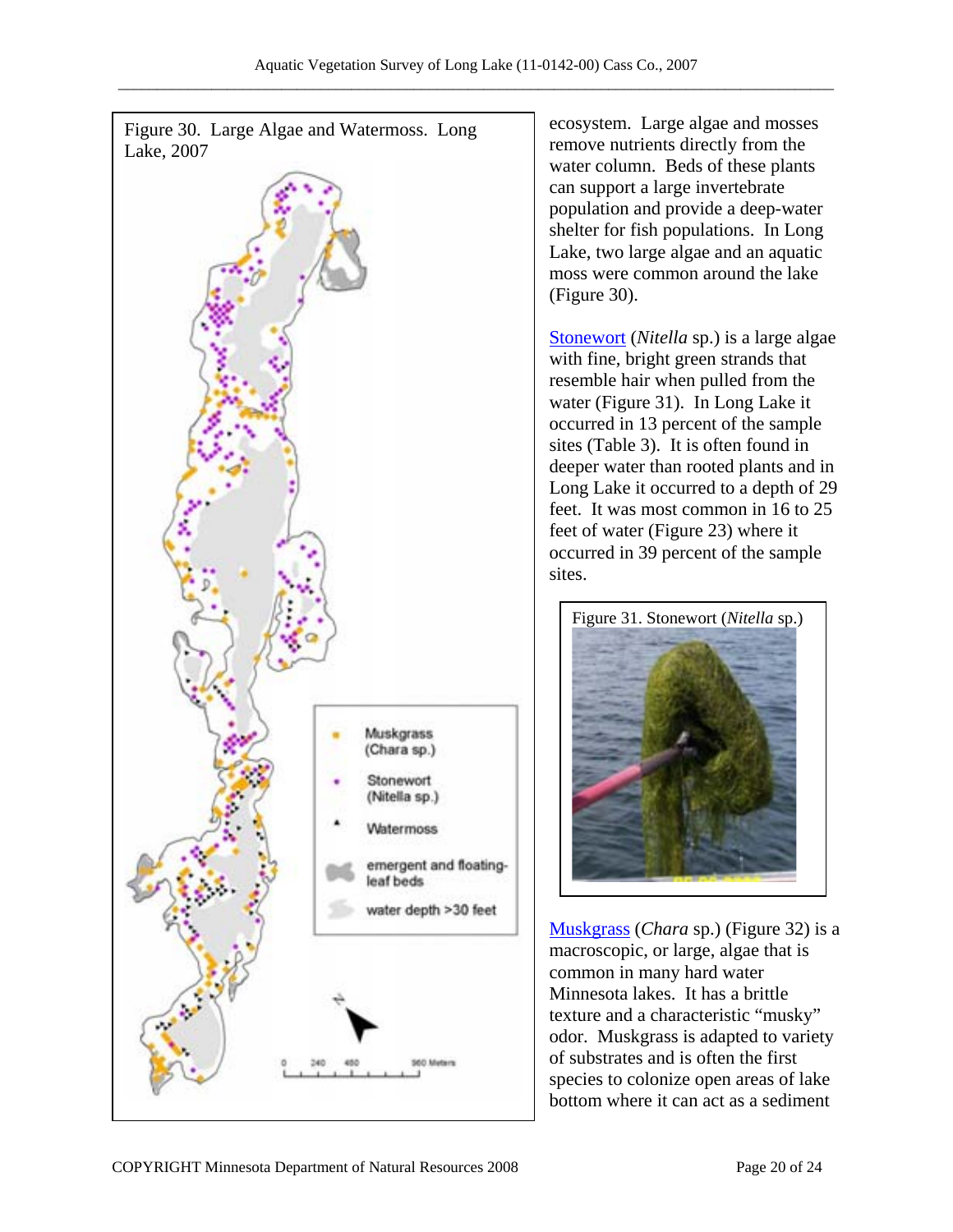stabilizer. Beds of muskgrass can provide important habitat for fish spawning and nesting.

In Long Lake, muskgrass occurred in 11 percent of all survey sites (Table 3) and was found around the entire lake (Figure 30). Muskgrass occurred to a maximum depth of 29 feet but was most common in depths less than six feet where it occurred in 25 percent of the sites (Figure 23).



### **Unique Plants**

In addition to the commonly occurring plants in Long Lake, there were several unique plants located during the survey. These species are not widespread in Minnesota but are usually

associated with low alkalinity lakes of northern Minnesota. Although they were found infrequently during the survey, their presence is indicative relatively undisturbed native plant beds in Long Lake.

Vasey's pondweed (*Potamogeton vaseyi*) (Figure 33) is a submerged plant that forms small floating leaves in quite waters. This is a species of Special Concern in Minnesota because of its rarity in the state.

Quillwort (*Isoetes* sp.) (Figure 34) is a submerged plant that is associated with low alkalinity, clear lakes of northern Minnesota. It is specially adapted to live in very low carbon environments (Bolton and Adams 1986). This is not a flowering plant but reproduces and spreads by megaspores that are produced late in the summer.

Water bulrush (*Scirpus subterminalis*) (Figure 35) is a submerged, perennial plant with fine, grass-like leaves that may form mats and float near the water surface. In mid to late summer its leaf tips and flower stalk may emerge above the water surface. This species once had a patchy distribution throughout North America but may now be extirpated from Illinois (Flora of North America 2007) and its conservation status is listed as critically impaired in several other states (NatureServe 2007). It is infrequently found in Wisconsin (Nichols 1999) and Minnesota (Ownbey and Morley 1991) lakes.

Other unique plants found in Long Lake include floating-leaf burreed (*Sparganium* sp.), leafless



Figure 34. Quillwort (*Isoetes* sp.) Photo: C. Taylor USDA-NRCS PLANTS Database





Photo by: D.W. Taylor. Copyright 1996.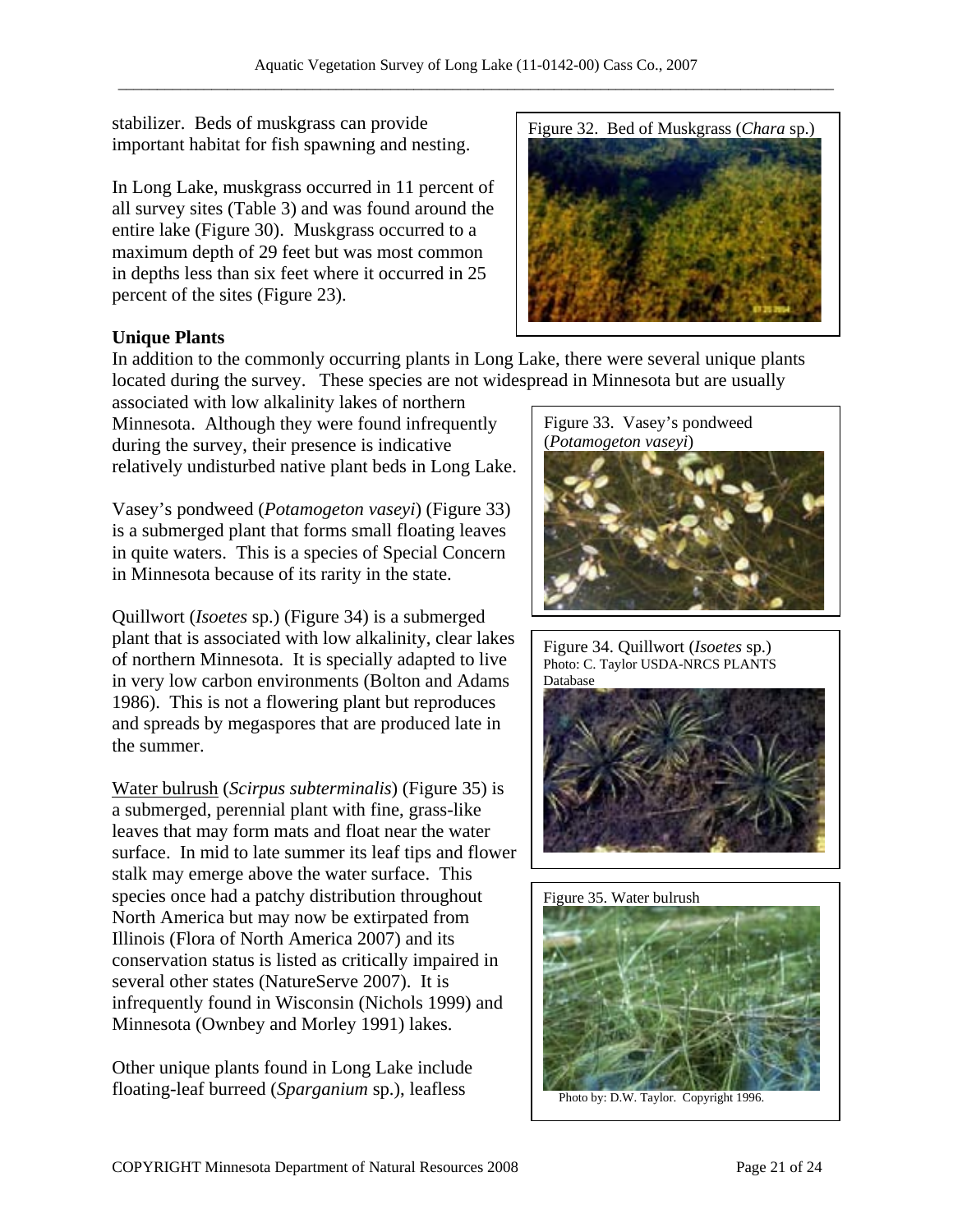watermilfoil (*Myriophyllum tenellum*) and several species of bladderwort (*Utricularia spp.*).

### **Discussion**

The types and amounts of aquatic vegetation that occur within a lake are influenced by a variety of factors including water clarity, water chemistry, depth, substrate type and wave activity. The water clarity of Long Lake is sufficiently high to allow rooted aquatic plant growth to at least the 20 feet depth and large algae and moss to about 30 feet. The lake supports abundant and diverse native aquatic plant communities that in turn, provide critical fish and wildlife habitat and other lake benefits. (Click here for more information on: value of aquatic plants).

The high number of plant taxa found in Long Lake is a reflection of the excellent water clarity. Many of the plants found require clear water and are not found in lakes with higher turbidity. Another reason for the high diversity of plant types is that Long Lake has a variety of sediment types and a mix of protected bays and open water sites. Plant taxa with different habitat requirements can exist within this system.

A review of past vegetation surveys indicates that, over the past 50 years, the general aquatic plant community has not likely changed greatly in Long Lake. In all survey years, a relatively high number of native plants have been recorded and rooted plants remain well distributed throughout the shallow zone. Data collected in 2007 can be used to monitor finer-scale changes that may occur, such as an increase in a particular taxa or a change in the depths at which individual taxa occur. Monitoring change in the aquatic plant community can be helpful in determining whether changes in the lake water quality are occurring and for estimating the quality of vegetation habitat available for fish and wildlife communities.

In general, factors that may lead to change in the aquatic plant communities include:

- Change in water clarity If water clarity in Long Lake decreases, submerged vegetation may be restricted to shallower water.
- Change in water level
	- Many aquatic plants are adaptable to water level fluctuations and in low water years, aquatic plants may expand in distribution. The extent and duration of these distribution changes can be difficult to predict.
- Snow and ice cover Many submerged plants have the ability to grow under the ice, especially if there is little snow cover and sunlight reaches the lake bottom. In years following low snow cover, and/or a reduced ice-over period, some submerged plants may increase in abundance.
- Water temperatures / length of growing season In years with cool spring temperatures, submerged plants may be less abundant than in years with early springs and prolonged warm summer days.
- Invasive species

Non-native submerged species have not been documented in Long Lake but if they invade the lake, they may directly or indirectly impact the native plant community. Non-native plant species, such as **Eurasian watermilfoil** (*Myriophyllum spicatum*) or curly-leaf pondweed (*Potamogeton crispus*) may form dense surface mats that may shade out native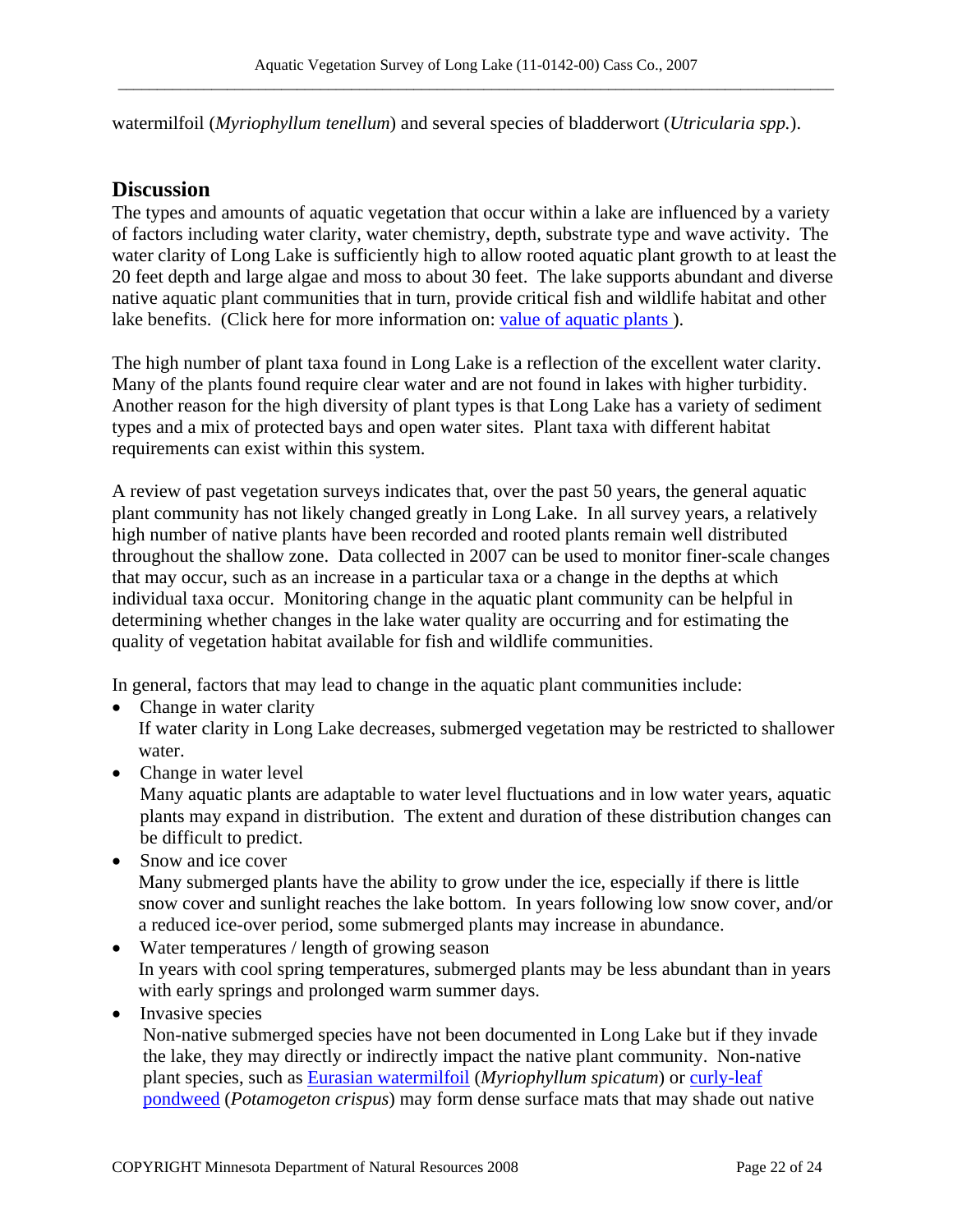plants. The impact of these invasive species varies among lakes but the presence of a healthy native plant community may help mitigate the harmful effects of these exotics.

- Natural fluctuation in plant species abundance Many submerged plants are perennial and regrow in similar locations each year. However, a few species such as bushy pondweed (*Najas* spp*.*) and wild rice (*Zizania palustris*) are annuals and are dependant on the previous years seed set for regeneration. Bushy pondweed was not commonly found during the 2007 survey and may not have fully germinated until later in the summer. The 1996 vegetation survey was conducted in late July and bushy pondweed was one of the most abundant submerged species located.
- Aquatic plant management activities

Humans can impact aquatic plant communities directly by destroying vegetation with herbicide or by mechanical means. For information on the laws pertaining to aquatic plant management, click here: MnDNR APM Program or contact your local DNR office. Motorboat activity in vegetated areas can be particularly harmful for species such as bulrush and wild rice. Shoreline and watershed development can also indirectly influence aquatic plant growth if it results in changes to the overall water quality and clarity. Herbicide and mechanical control of aquatic plants can directly impact the aquatic plant community. Limiting these types of activities can help protect native aquatic plant species.